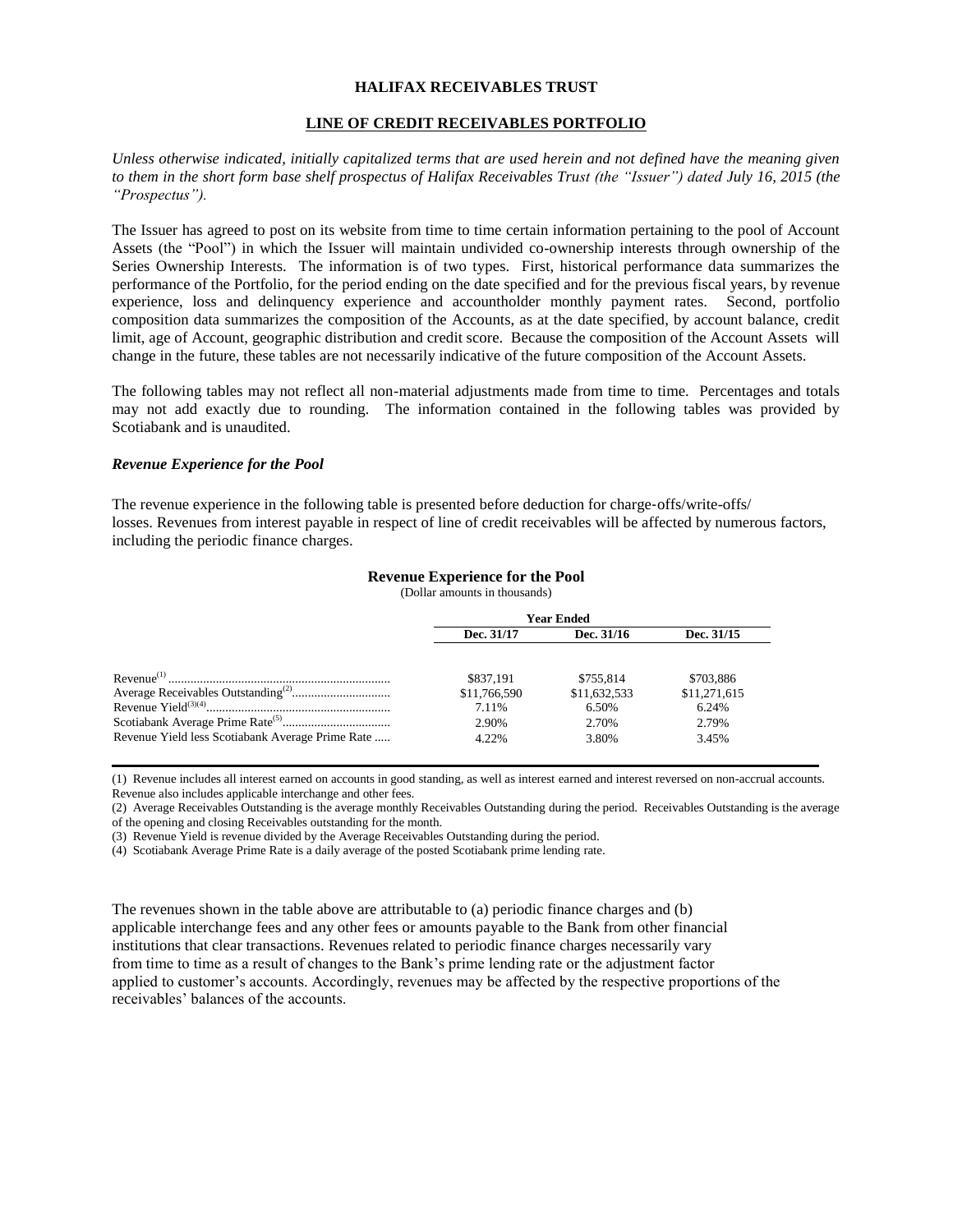#### *Losses and Delinquencies*

The loss and delinquency experience for the Pool is as follows:

#### **Loss Experience for the Pool**

(Dollar amounts in thousands)

|                                       | <b>Year Ended</b>         |                           |                           |
|---------------------------------------|---------------------------|---------------------------|---------------------------|
|                                       | Dec. 31/17                | Dec. 31/16                | Dec. 31/15                |
|                                       | \$11,766,590<br>\$238.110 | \$11,632,533<br>\$192,640 | \$11,271,615<br>\$220.158 |
| Net Losses as a Percentage of Average | 2.02%                     | 1.66%                     | 1.95%                     |

(1) Average Receivables Outstanding is the average monthly Receivables Outstanding during the period. Receivables Outstanding is the average of the opening and closing Receivables outstanding for the month.

(2) Write-offs net of amounts recovered from Receivables.

|                         | (Dollar amounts in thousands)     |                                                             |                                   |                                                             |                                   |                                                             |
|-------------------------|-----------------------------------|-------------------------------------------------------------|-----------------------------------|-------------------------------------------------------------|-----------------------------------|-------------------------------------------------------------|
|                         | <b>Year Ended</b>                 |                                                             |                                   |                                                             |                                   |                                                             |
|                         | Dec. 31/17                        |                                                             | Dec. 31/16                        |                                                             | Dec. 31/15                        |                                                             |
| <b>Days Past Due</b>    | <b>Receivables</b><br>Outstanding | Percentage<br>of Total<br><b>Receivables</b><br>Outstanding | <b>Receivables</b><br>Outstanding | Percentage<br>of Total<br><b>Receivables</b><br>Outstanding | <b>Receivables</b><br>Outstanding | Percentage<br>of Total<br><b>Receivables</b><br>Outstanding |
| 31-60 Days Past Due     | \$42,193                          | 0.36%                                                       | \$67,319                          | 0.57%                                                       | \$54,727                          | 0.48%                                                       |
| 61-90 Days Past Due     | 28,119                            | 0.24%                                                       | 40,270                            | 0.34%                                                       | 27.764                            | 0.24%                                                       |
| 91-180 Days Past Due    | 38.893                            | 0.33%                                                       | 51,600                            | 0.44%                                                       | 45.765                            | 0.40%                                                       |
| $181+$ Days Past Due    | 24.760                            | 0.21%                                                       | 38.138                            | 0.32%                                                       | 33,140                            | 0.29%                                                       |
| Total 31+ Days Past Due | \$133,964                         | 1.14%                                                       | \$197,327                         | 1.68%                                                       | \$161,396                         | 1.41%                                                       |

# **Delinquency Experience for the Pool**

### *Accountholder Monthly Payment Rates for the Pool*

Accountholder monthly payment rates may vary due to, among other things, the availability of other sources of credit, general economic conditions, consumer spending and borrowing patterns and terms of the unsecured line of credit accounts (which are subject to change by the Bank).

The following table sets forth the highest, lowest and average accountholder monthly payment rates during the periods shown, in each case, calculated as a percentage of the Receivables outstanding as of the preceding month‐end during the periods indicated.

# **Accountholder Monthly Payment Rates for the Pool**

(% of Receivables Balance) $^{(1)}$ 

| <b>Year Ended</b> |            |            |
|-------------------|------------|------------|
| Dec. 31/17        | Dec. 31/16 | Dec. 31/15 |
| 6.01%             | 6.37%      | 6.07%      |
| 8.10%             | 7.58%      | 7.57%      |
| 7.26%             | 7.07%      | 7.00%      |
|                   |            |            |

(1) Receivables Balance is the Receivables outstanding as of the preceding month-end.

(2) Average is the simple average of the monthly payment rates during the period.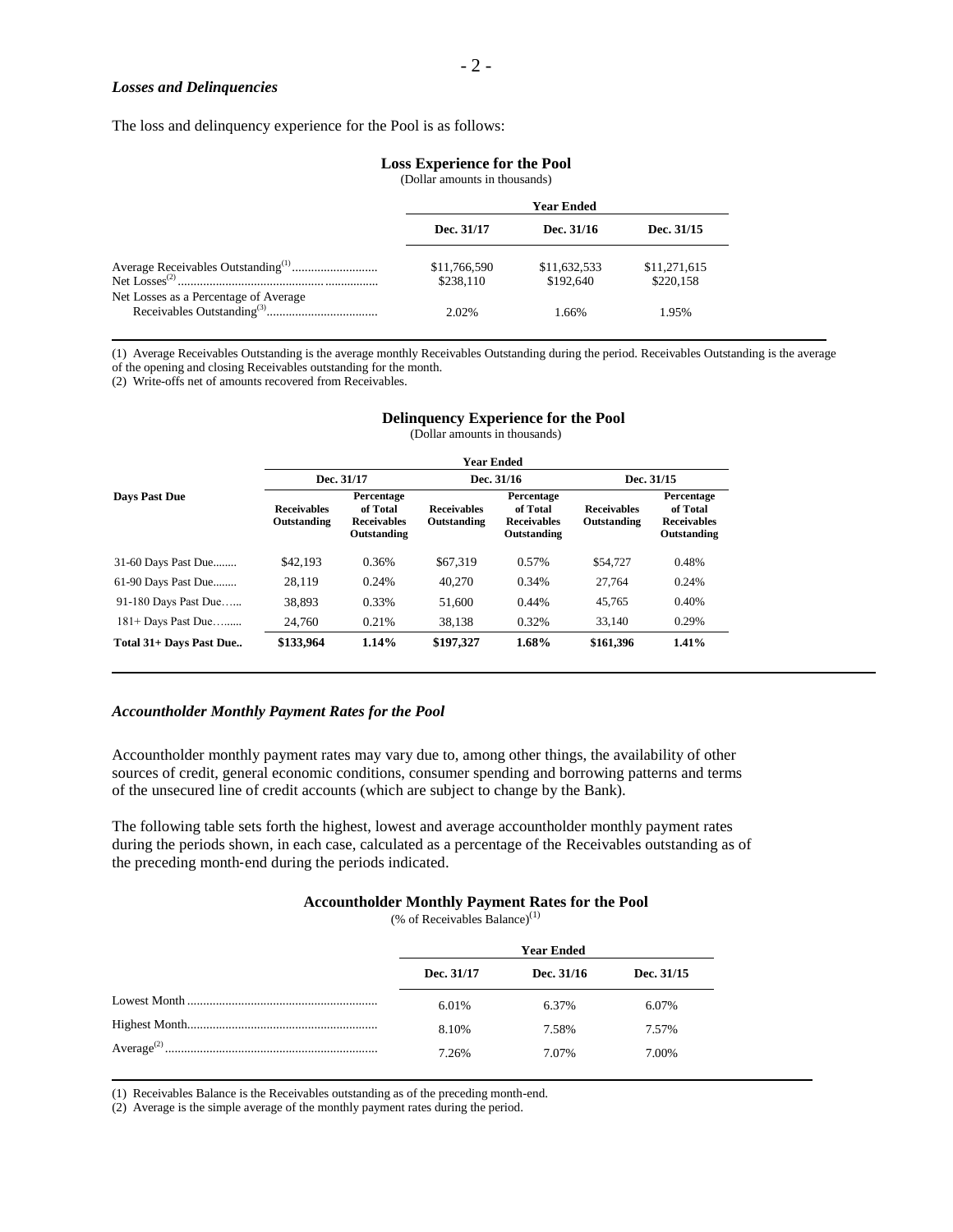## *Composition of the Pool*

The following tables summarize the Pool by various criteria, in each case as of December 31, 2017. There were 1,939,441 Accounts with an aggregate amount of Receivables Outstanding of \$11,770,644,799 as of December 31, 2017.

## **Composition of the Pool by Account Balance as at December 31, 2017**

| <b>Account Balance</b>     | <b>Number of Accounts</b> | Percentage of<br><b>Total Accounts</b> | <b>Receivables Outstanding</b> | Percentage of<br><b>Total Receivables</b> |
|----------------------------|---------------------------|----------------------------------------|--------------------------------|-------------------------------------------|
| Up to \$5,000              | 1,384,496                 | 71.39%                                 | \$322,473,970                  | 2.74%                                     |
| Over \$5,000 to \$10,000   | 140,259                   | 7.23%                                  | 1,097,461,860                  | 9.32%                                     |
| Over \$10,000 to \$15,000  | 109,769                   | 5.66%                                  | 1,360,759,433                  | 11.56%                                    |
| Over \$15,000 to \$20,000  | 84,801                    | 4.37%                                  | 1,482,555,684                  | 12.60%                                    |
| Over \$20,000 to \$25,000  | 58,745                    | 3.03%                                  | 1,317,329,144                  | 11.19%                                    |
| Over \$25,000 to \$30,000  | 49,827                    | 2.57%                                  | 1,371,522,805                  | 11.65%                                    |
| Over \$30,000 to \$35,000  | 40,004                    | 2.06%                                  | 1,295,319,739                  | 11.00%                                    |
| Over \$35,000 to \$40,000  | 20,828                    | 1.07%                                  | 779,427,213                    | 6.62%                                     |
| Over \$40,000 to \$45,000  | 13,216                    | 0.68%                                  | 560,941,244                    | 4.77%                                     |
| Over \$45,000 to \$50,000  | 13.095                    | 0.68%                                  | 625,957,819                    | 5.32%                                     |
| Over \$50,000 to \$75,000  | 21,466                    | 1.11%                                  | 1,291,836,790                  | 10.98%                                    |
| Over \$75,000 to \$100,000 | 2,530                     | 0.13%                                  | 213,036,324                    | 1.81%                                     |
| Over \$100,000             | 405                       | 0.02%                                  | 52,022,774                     | 0.44%                                     |
| <b>Totals</b>              | 1,939,441                 | 100.00%                                | \$11,770,644,799               | 100.00%                                   |

### **Composition of the Pool by Credit Limit as at December 31, 2017**

| <b>Credit Limit</b>        | <b>Number of Accounts</b> | Percentage of<br><b>Total Accounts</b> | <b>Receivables Outstanding</b> | <b>Percentage of Total</b><br><b>Receivables</b> |
|----------------------------|---------------------------|----------------------------------------|--------------------------------|--------------------------------------------------|
| Up to \$5,000              | 549,264                   | 28.32%                                 | \$36,848,512                   | 0.31%                                            |
| Over \$5,000 to \$10,000   | 253,491                   | 13.07%                                 | 575,500,803                    | 4.89%                                            |
| Over \$10,000 to \$15,000  | 217,147                   | 11.20%                                 | 827,703,936                    | 7.03%                                            |
| Over \$15,000 to \$20,000  | 226,976                   | 11.70%                                 | 1,192,612,548                  | 10.13%                                           |
| Over \$20,000 to \$25,000  | 158,476                   | 8.17%                                  | 1,076,530,734                  | 9.15%                                            |
| Over \$25,000 to \$30,000  | 137,988                   | 7.11%                                  | 1,285,042,830                  | 10.92%                                           |
| Over \$30,000 to \$35,000  | 160,235                   | 8.26%                                  | 1,992,067,903                  | 16.92%                                           |
| Over \$35,000 to \$40,000  | 77,469                    | 3.99%                                  | 1,191,567,888                  | 10.12%                                           |
| Over \$40,000 to \$45,000  | 32,781                    | 1.69%                                  | 600,057,298                    | 5.10%                                            |
| Over \$45,000 to \$50,000  | 61,382                    | 3.16%                                  | 988,659,679                    | 8.40%                                            |
| Over \$50,000 to \$75,000  | 55,036                    | 2.84%                                  | 1,655,675,796                  | 14.07%                                           |
| Over \$75,000 to \$100,000 | 7,426                     | 0.38%                                  | 286, 255, 536                  | 2.43%                                            |
| Over \$100,000             | 1,770                     | 0.09%                                  | 62, 121, 336                   | 0.53%                                            |
| <b>Totals</b>              | 1,939,441                 | 100.00%                                | \$11,770,644,799               | 100.00%                                          |